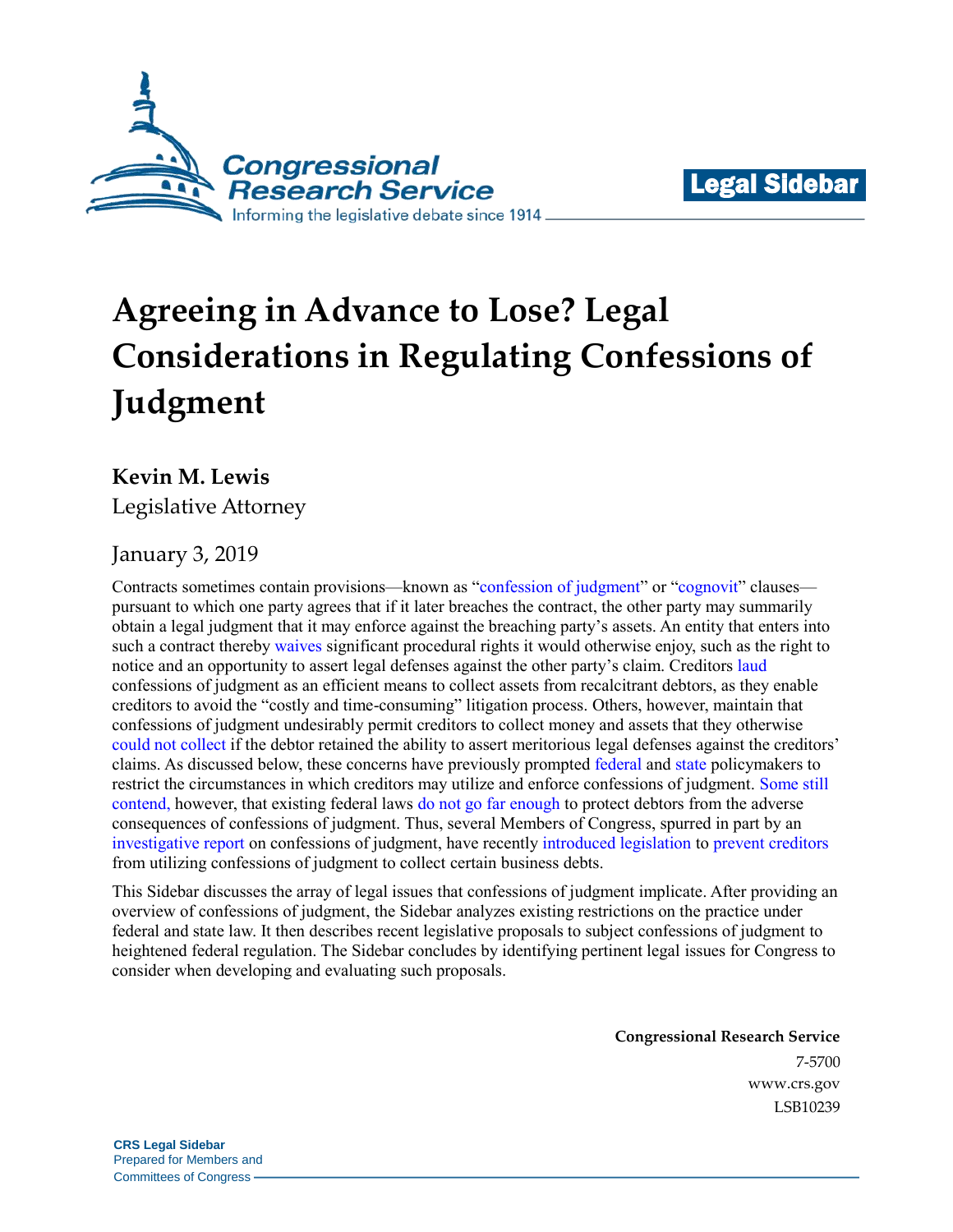## **Background**

Several states, in the interest of facilitating debt collection, authorize creditors to obtain [enforceable](http://www.crs.gov/products/Documents/YOUVE_GOTA_CONFESSION/pdf#page=1)  [judgments](http://www.crs.gov/products/Documents/YOUVE_GOTA_CONFESSION/pdf#page=1) against certain types of debtors without engaging in full-fledged litigation. Such [confessions of](http://www.crs.gov/products/Documents/CONFESSIONS_OF_JUDGMENT/pdf)  [judgment](http://www.crs.gov/products/Documents/CONFESSIONS_OF_JUDGMENT/pdf) operate as follows: first, the creditor includes a provision in its contract with the debtor stating that the debtor [consents](https://www.ftc.gov/tips-advice/business-center/guidance/complying-credit-practices-rule) to have a court enter a monetary judgment in the creditor's favor in the event of a breach. Such a provision might state, for example: "I hereby acknowledge myself to be justly indebted to, and do hereby [confess judgment](https://law.lis.virginia.gov/vacode/title8.01/chapter17/section8.01-436/) in favor of [the creditor] in the sum of [a specified dollar amount]." The debtor then signs the document, thereby [waiving](https://www.ftc.gov/tips-advice/business-center/guidance/complying-credit-practices-rule) its right to notice of the judgment, as well as its right to assert defenses against the creditor's claim. If the debtor later breaches the contract, the creditor may then [file the document](https://law.justia.com/codes/new-york/2012/cvp/article-32/3218/) with the clerk of court to demonstrate that the debtor has agreed in advance to have a judgment entered against it. The court then enters a judgment in the creditor's favor, which the creditor may then invoke to [collect the debtor's assets](https://www.bloomberg.com/graphics/2018-confessions-of-judgment/) in satisfaction of the debt.

By authorizing creditors to obtain judgments against debtors ["without notice or hearing,](https://supreme.justia.com/cases/federal/us/405/174/)" confessions of judgment raise potential constitutional concerns. As the U.S. Supreme Court has observed, "notice [of a judicial proceeding] and an opportunity to be heard" are ["fundamental requisites](https://supreme.justia.com/cases/federal/us/417/156/) of the constitutional guarantee of procedural due process." Nevertheless, in 1972, the Supreme Court held in *[D.H. Overmyer](https://supreme.justia.com/cases/federal/us/405/174/)  [Co. v. Frick](https://supreme.justia.com/cases/federal/us/405/174/)* that confessions of judgment are "not, *per se*, violative of Fourteenth Amendment due process." According to the Court, because "the due process rights to notice and hearing prior to a civil judgment are subject to waiver," a debtor who "voluntarily, intelligently, and knowingly" signs a contract with a confession of judgment clause may validly "waive<sup>[]</sup> the rights it otherwise possesse<sup>[s]</sup> to prejudgment notice and hearing."

Even though there is no *per se* constitutional prohibition against confessions of judgment, however, the *D.H. Overmyer* Court nonetheles[s acknowledged](https://supreme.justia.com/cases/federal/us/405/174/) the possibility that a confessed judgment may impermissibly deprive a debtor of due process "where the contract [containing the confession of judgment clause] is one of adhesion, where there is great disparity in bargaining power" between the debtor and the creditor, or "where the debtor receives nothing for the cognovit provision." Lower courts therefore conduct a ["fact-specific inquiry"](https://law.justia.com/cases/new-york/court-of-appeals/1991/78-n-y-2d-572-0.html) to evaluate whether a specific confessed judgment violates due process, examining factors such as the debtor's sophistication and whether counsel represented the debtor. As a practical matter, however, [courts](https://www.azcourts.gov/Portals/0/OpinionFiles/Div1/2018/1%20CA-CV%2018-0092.pdf#page=4) have often [rejected](https://law.justia.com/cases/new-york/court-of-appeals/1991/78-n-y-2d-572-0.html) debtors' claims that they did not voluntarily, knowingly, and intelligently consent to a confessed judgment.

#### **Federal Regulation of Confessions of Judgment**

In the absence of a categorical constitutional prohibition on confessions of judgment, federal policymakers have opted to regulate confession of judgment clauses in certain respects. In particular, [a](https://www.law.cornell.edu/cfr/text/16/444.2) [Federal Trade Commission \(FTC\) regulation](https://www.law.cornell.edu/cfr/text/16/444.2) known as the ["Credit Practices Rule"](https://www.ftc.gov/tips-advice/business-center/guidance/complying-credit-practices-rule) declares it a violation of [Section 5](https://www.law.cornell.edu/uscode/text/15/45) the Federal Trade Commission Act—which empowers the government to police and penalize "unfair or deceptive acts or practices in or affecting commerce"—"for a lender or retail installment seller directly or indirectly to take or receive from a consumer an obligation that . . . [c]onstitutes or contains a cognovit or confession of judgment." By its plain terms, however, the Credit Practices Rule only applies "in connection with the extension of credit to *[consumers](https://www.law.cornell.edu/cfr/text/16/444.2)* in or affecting commerce." The Rule [defines](https://www.law.cornell.edu/cfr/text/16/444.1) "consumer" as "a natural person who seeks or acquires goods, services, or money for personal, family, or household use." Thus, by its terms, the Rule does not protect corporations, limited liability companies, or other business entities from the adverse consequences of confessions of judgment.

#### **State Regulation of Confessions of Judgment**

Because the Credit Practices Rule only applies to [consumer](https://www.law.cornell.edu/cfr/text/16/444.2) lending contracts, the legality of confession of judgment clauses in business contracts depends on state law. [Many states](https://law.justia.com/codes/alabama/2016/title-8/chapter-9/section-8-9-11/) have enacted statutes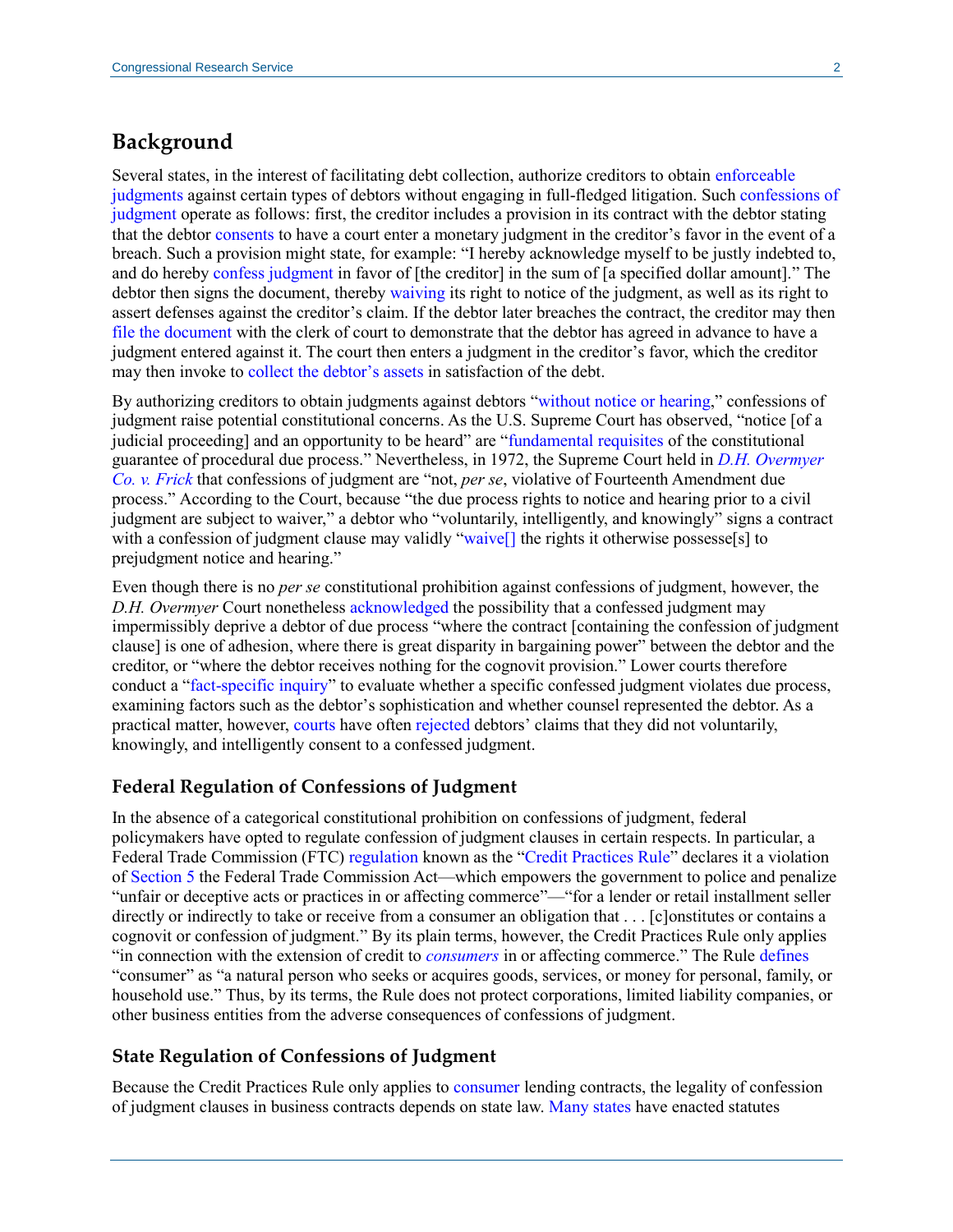rendering confession of judgment clauses [void.](https://malegislature.gov/Laws/GeneralLaws/PartIII/TitleII/Chapter231/Section13A) A few states even declare it a [misdemeanor](https://codes.findlaw.com/in/title-34-civil-law-and-procedure/in-code-sect-34-54-4-1.html) to induce another person to sign a document containing a confession of judgment provision. [Other states,](https://law.lis.virginia.gov/vacode/title8.01/chapter17/section8.01-432/) by contrast, authorize their courts to enter confessed judgments so long as the creditor complies with certain [substantive](http://www.crs.gov/products/Documents/YOUVE_GOTA_CONFESSION/pdf#page=2) and [procedura](https://law.justia.com/codes/new-york/2012/cvp/article-32/3218/)l requirements. Under [Ohio](http://codes.ohio.gov/orc/2323.13v1) law, for example, a confession of judgment in a business contract is potentially enforceable if it informs the debtor, "in such type size or distinctive marking that it appears more clearly and conspicuously than anything else on the document," that:

By signing this paper you give up your right to notice and court trial. If you do not pay on time a court judgment may be taken against you without your prior knowledge and the powers of a court can be used to collect from you regardless of any claims you may have against the creditor.

States that authorize confessed judgments generally grant debtors a [window of time](https://law.lis.virginia.gov/vacode/title8.01/chapter17/section8.01-433/) during which they may ask the court to vacate [the judgment.](https://www.pacode.com/secure/data/231/chapter2950/s2959.html) A debtor's challenge to a confessed judgment will generally [fail,](http://www.supremecourt.ohio.gov/rod/docs/pdf/8/2018/2018-Ohio-495.pdf#page=7) however, if the debtor does not [promptly](http://www.crs.gov/products/Documents/Zhang/pdf#page=6) seek relief from the court that originally entered the [judgment.](http://www.crs.gov/products/Documents/Ewing/pdf#page=8)

Critically, however, states cannot necessarily shield their residents from confessed judgments entered in *other* states. Because the [Full Faith and Credit Clause](https://www.congress.gov/content/conan/pdf/GPO-CONAN-2017-9-5.pdf#page=3) of the U.S. Constitution [requires](http://www.crs.gov/products/Documents/Trauger/pdf#page=2) states to honor judgments that are validly entered by a court of competent jurisdiction in another state, a confessed judgment issued by a court of a state that authorizes confessed judgments may [be enforceable](http://www.crs.gov/products/Documents/Trauger/pdf#page=2) against a debtor that resides in a [different](http://www.crs.gov/products/Documents/EBF_Partners/pdf#page=2) state that restricts or prohibits confessions of judgment. Thus, to illustrate, the [Supreme Court of Florida](http://www.crs.gov/products/Documents/Trauger/pdf#page=2) has ruled that Florida courts must honor confessed judgments validly issued by courts in other states, even though Florida law prohibits Florida courts from entering confessed judgments themselves.

### **Legal Considerations for Congress**

[Members](https://www.congress.gov/bill/115th-congress/senate-bill/3717) of [recent Congresses](https://www.congress.gov/bill/115th-congress/house-bill/7354) have [introduced](https://www.congress.gov/111/bills/hr5387/BILLS-111hr5387ih.pdf#page=17) [a variety of bills](https://www.congress.gov/113/bills/hr1551/BILLS-113hr1551ih.pdf#page=19) to [regulate confessions of judgment](https://www.congress.gov/111/bills/hr1214/BILLS-111hr1214ih.pdf#page=11) in [several different respects.](https://www.congress.gov/105/bills/hr1083/BILLS-105hr1083ih.pdf#page=15) For example, the Small Business Fair Lending Act from the 115th Congress [\(S.](https://www.congress.gov/bill/115th-congress/senate-bill/3717/text)  [3717](https://www.congress.gov/bill/115th-congress/senate-bill/3717/text)[/H.R. 7354\)](https://www.congress.gov/bill/115th-congress/house-bill/7354/text) would have amended the [Truth in Lending Act](https://www.law.cornell.edu/uscode/text/15/chapter-41/subchapter-I/part-B) to prohibit any creditor from "directly or indirectly tak[ing] or receiv[ing] from a borrower an obligation that constitutes or contains a cognovit or confession of judgment" "[i]n connection with the extension of credit in or affecting commerce." That bill would have therefore [codified](https://www.brown.senate.gov/newsroom/press/release/brown-and-rubio-announce-legislation-to-protect-small-businesses-from-predatory-lenders) the Credit Practices Rule's prohibitions on confessions of judgment in the consumer lending context while [expanding](https://www.rubio.senate.gov/public/index.cfm/press-releases?ID=86D0D5F2-3410-409B-AE4A-B52ACBC5C5A9) the Rule's protections to business contracts.

There are several legal issues for Congress to consider if it chooses to impose greater regulations on confessions of judgment. The first question is how broadly the legislation will sweep: Congress could restrict or prohibit confession of judgment clauses in a wide swath of contracts, or it could instead enact legislation that applies only to a limited subset of contracts, creditors, or debtors. For instance, whereas several [legislative proposals](https://www.congress.gov/111/bills/hr5387/BILLS-111hr5387ih.pdf#page=17) introduced in [past Congresses](https://www.congress.gov/111/bills/hr1214/BILLS-111hr1214ih.pdf#page=11) would have only restricted the use of confession of judgment clauses in specific [types of contracts](https://www.congress.gov/113/bills/hr1551/BILLS-113hr1551ih.pdf#page=19) (such as [franchise agreements\)](https://www.congress.gov/105/bills/hr1083/BILLS-105hr1083ih.pdf#page=15), bills like the Small Business Fair Lending Act would have applied [more broadly](https://www.congress.gov/115/bills/s3717/BILLS-115s3717is.pdf#page=2) to prohibit confession of judgment clauses in any contract "in connection with the extension of credit in or affecting commerce." Significantly, drafting the legislation more broadly could potentially result in federal law preempting a wider array of state statutes that currently authorize confessions of judgment in certain contexts.

Another issue is whether the legislation would apply retroactively to render confession of judgment clauses in existing contracts unenforceable. The [Supreme Court,](https://www.supremecourt.gov/opinions/11pdf/10-1211.pdf#page=11) opining that "elementary considerations of fairness dictate that . . . settled expectations should not be lightly disrupted," has generally [declined](https://supreme.justia.com/cases/federal/us/533/289/) to afford statutes retroactive effect "absent a clear indication from Congress that it intended such a result." In the present context, invalidating confession of judgment clauses in existing contracts could potentially disrupt the settled expectations of creditors, who could lose a valuable contractual right. Perhaps for that reason, the [Credit Practices Rule](https://www.law.cornell.edu/cfr/text/16/444.2) only purports to constrain creditors from including confession of